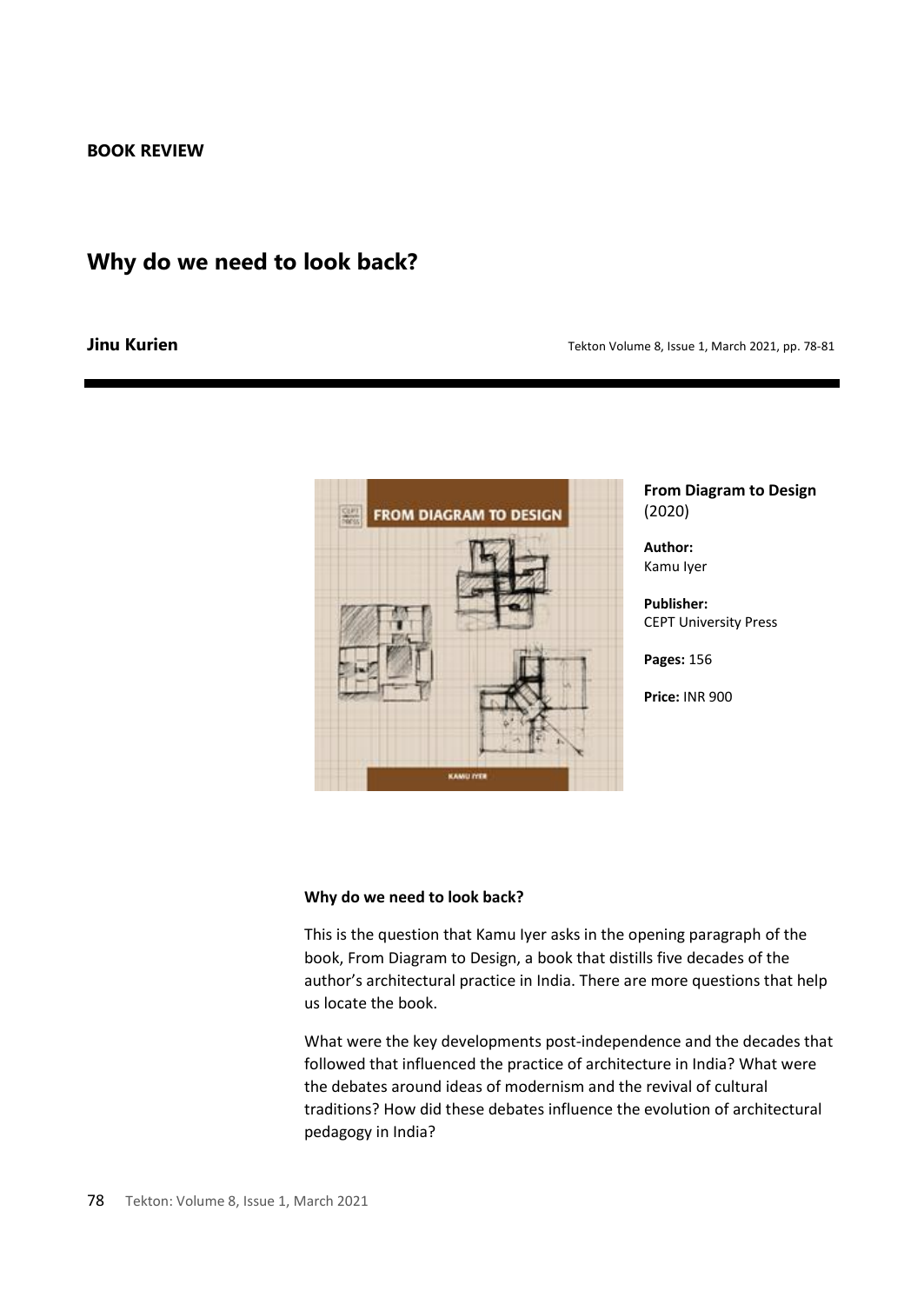Kamu Iyer's earlier book, BoOmbay: From Precincts to Sprawl, an autobiographical and historical construction of Mumbai's built environment addresses these questions in greater detail. Here, the questions are dealt with briefly and the responses establish the context of both the author's prolific practice and the reading of the book. Another set of questions draw us in to the content of the book.

"What is this book about?"

"Why are such processes, events and experiences worth recalling?"

"What do we mean by a diagram?"

Kamu Iyer looks back and organises a selection of his practice, Architects' Combine's works in to five themes: **parallel walls, light and shadow, the plus with variants of its core, the screen wall, and the diagonal**. This structure reminds me of some other books with thematic groupings as an analytical and narrative tool, and the impact they have had on me as an architect. The monograph of Ten Arquitectos, the practice led by Enrique Norten was the first such book that I encountered and absorbed. It was in sharp contrast to other monographs of that time that had a habit of organising themselves chronologically and/or typologically. Outside of monographs, there are two books from India that come to my mind: Thematic Spaces in Indian Architecture by Kulbushan Jain and Architecture in India Since 1990 by Rahul Mehrotra. These thematic structures act as tools to understand and critically review a work of architecture. However, their scope is not limited to the author's selection of works or that book. What is beautiful is that you get to take them to other readings of architecture as well.

The thematic structure in this book is not forced on to the architectural work and can be traced to the design process with ease. There are conversations between the client and architect and those within the design team; there are responses to the place and program; and there are architectural precedents within and outside the practice. All of them combine to influence the evolution of the design and the outcome. This process is narrated like a story and also through sketches that are quite characteristic of Kamu Iyer. He calls them ideograms, a drawing or a set of drawings that communicate the deep structure of an architectural idea. As the title of the book suggests, they are critical to the journey of the project. Ideograms document precedents and typological studies as well as the design alternatives and iterations. They are early stage responses and imaginations and have certain limits. They do not reveal the entire scheme,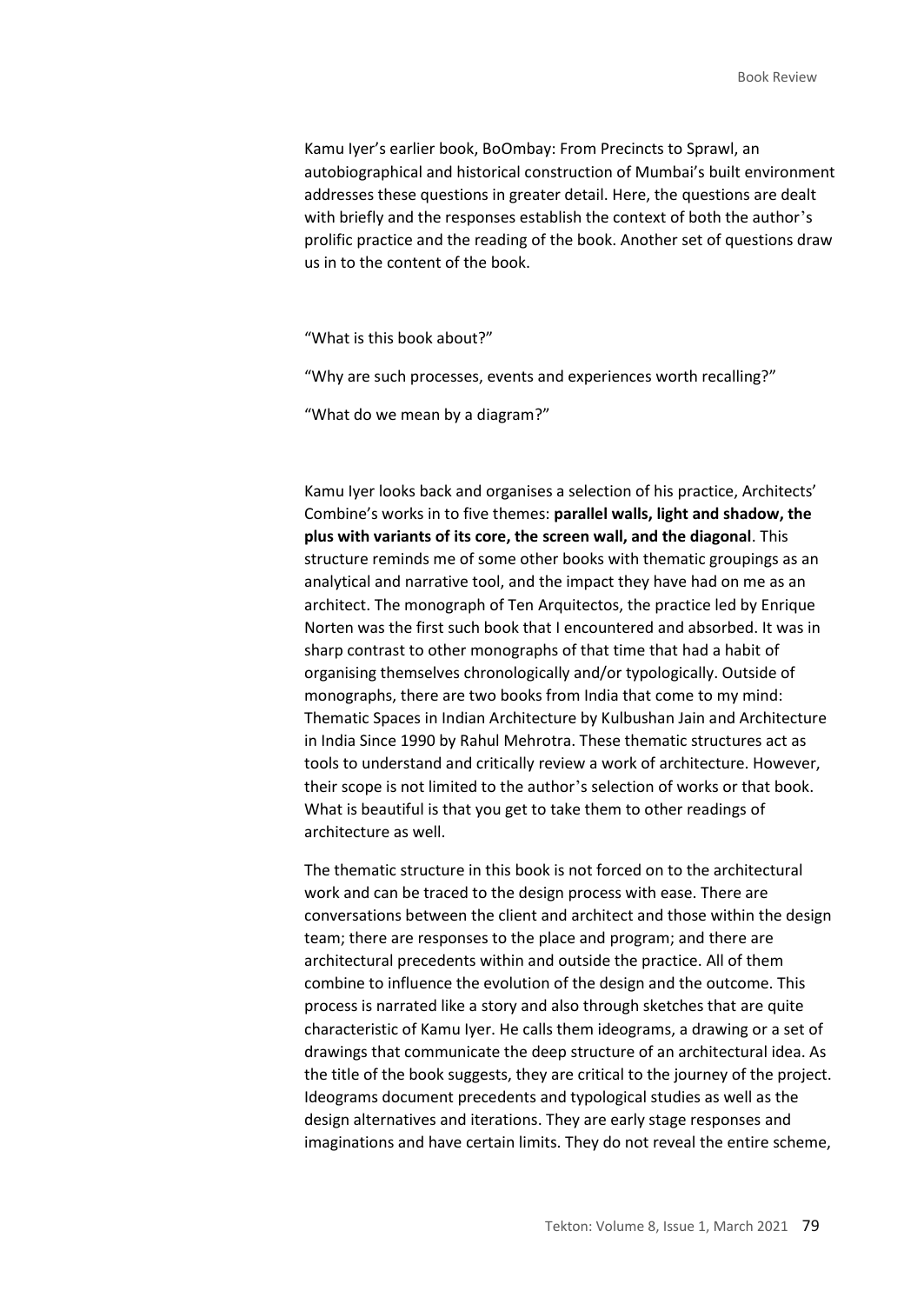but present the core of any idea with clarity. We are only treated to those ideograms that are part of the final cut or narrative. One can only speculate about all that was left out and how their rejection must have played a key part in the refinement of the eventual architectural scheme. A restless back and forth produces the final ideogram which then marks the end of a journey within the larger journey of the project. A bit of the romance is lost at this point. The ideogram transitions to more formal drawings and what lies ahead are new challenges that span the development of the design, the construction process and the occupancy of the work.

All the works are further illustrated by formal drawings, in some cases views and construction details, and also photographs. Each work can be viewed in isolation and also as a part of the meta-narrative. In the process, one gets to see origins, continuities and the iterative development of the architectural theme. For me, the highlight was the reading of all the works grouped under the theme of **parallel walls**. This is how Kamu Iyer explained its origins: "The image of the sea with mighty waves in the distance becoming ripples when they meet the shore prompted the idea of parallel walls; an idea that incubated in my mind and manifested in the design of a house many years later."

This house is the D P Tamhane House in Mumbai, designed in 1965. The idea then evolves to form the 'tube' and the tube form in housing as seen in the case of the two phases (1965 and 1982) of the housing colony for Sandur Manganese and Iron Ores. A diagram of a traditional village house is the starting point and its linear form suggests the idea of the tube. From there one gets to see several iterations of the theme that lead to the final architectural scheme for the colony: a cluster of three 'tube house' villages. Another set of diagrams explain the design of fenestrations for the colony. This collection of diagrams along with the drawings and the story make for a delightful recalling of the process and the outcome.

This is how Kamu Iyer explains the importance of the act of recalling: "A project is exciting when it is live in the mind and when it is being built. Once completed, it becomes inert; the ideas and experience gathered become memory from which to draw later." This book is a document of time and memory. It gives the mind 'a repository of images, experiences and knowledge' that can mingle with the present and the future and further the architectural discourse.

At a time when we are overpowered by 3D images and photographs that characterise the social media heavy publishing space in architecture today, it is refreshing to see a book that gives a place of prominence to the diagram. I would have really liked to see a compilation of all the diagrams at the end of the book much like how diagrams that illustrated the concept of light in Louis Kahn's works were compiled at the end of the book, Light and